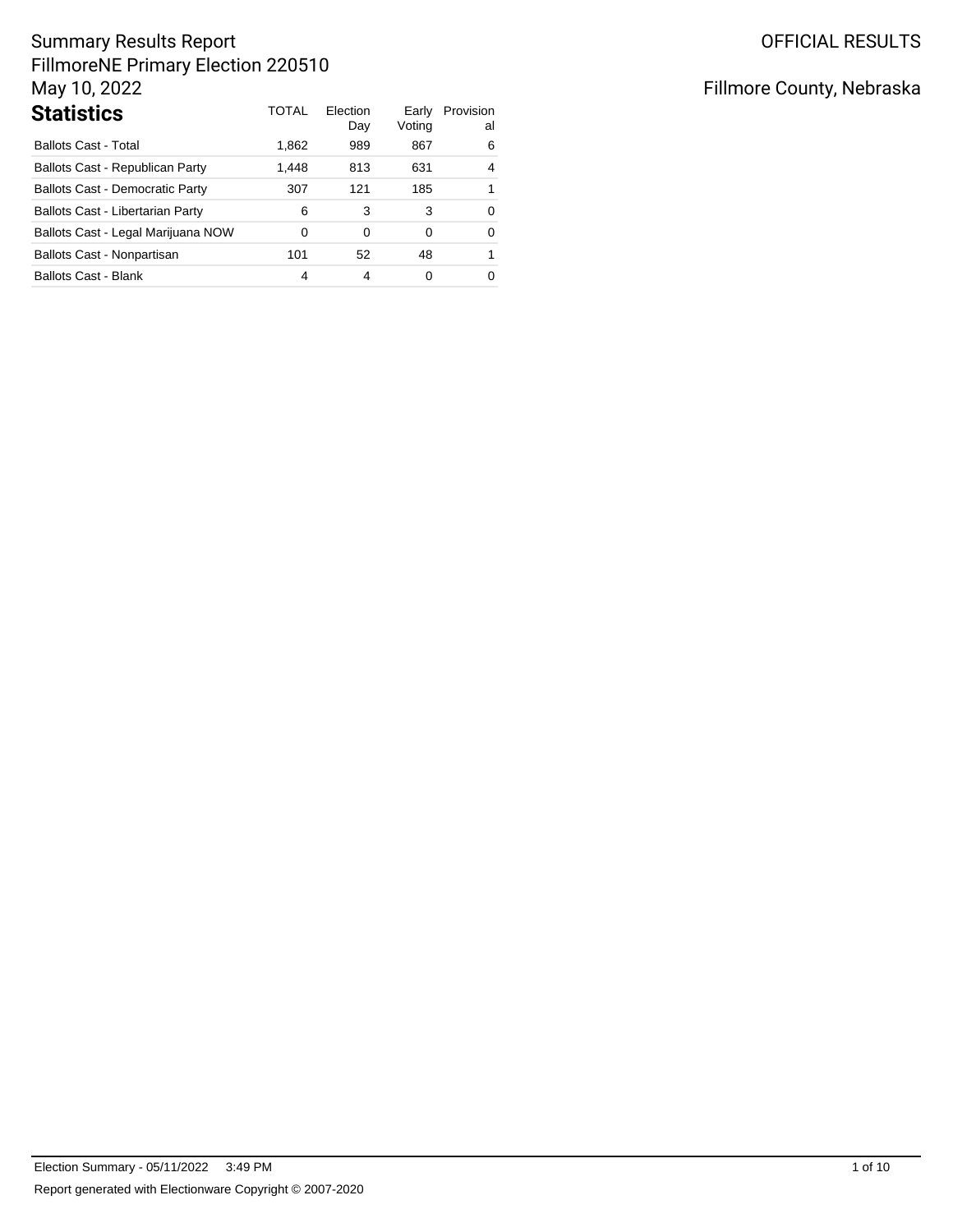### Fillmore County, Nebraska

**Rep For Representative in Congress** Vote For 1

|                         | <b>TOTAL</b> | Election<br>Day | Early<br>Voting | Provision<br>al |
|-------------------------|--------------|-----------------|-----------------|-----------------|
| Adrian Smith            | 1,094        | 642             | 450             | 2               |
| Mike Calhoun            | 268          | 129             | 138             | 1               |
| Write-In Totals         | 2            | 1               |                 | 0               |
| <b>Total Votes Cast</b> | 1,364        | 772             | 589             | 3               |
| Overvotes               | $\Omega$     | 0               | 0               | 0               |
| Undervotes              | 90           | 47              | 42              |                 |
| <b>Contest Totals</b>   | 1,454        | 819             | 631             | 4               |

### **Rep For Governor**

Vote For 1

|                         | TOTAL | Election<br>Day | Early<br>Voting | Provision<br>al |
|-------------------------|-------|-----------------|-----------------|-----------------|
| Michael Connely         | 23    | 7               | 16              | 0               |
| <b>Brett Lindstrom</b>  | 348   | 146             | 201             | 1               |
| Donna Nicole Carpenter  | 10    | 3               | 7               | 0               |
| Lela McNinch            | 5     | 3               | 2               | 0               |
| Theresa Thibodeau       | 58    | 36              | 22              | 0               |
| Jim Pillen              | 609   | 353             | 255             | 1               |
| <b>Troy Wentz</b>       | 7     | 4               | 3               | 0               |
| Charles W. Herbster     | 349   | 245             | 102             | 2               |
| <b>Breland Ridenour</b> | 10    | 3               | 7               | 0               |
| <b>Write-In Totals</b>  | 4     | 2               | 2               | 0               |
| <b>Total Votes Cast</b> | 1,423 | 802             | 617             | 4               |
| Overvotes               | 1     | 1               | 0               | 0               |
| <b>Undervotes</b>       | 24    | 10              | 14              | 0               |
| <b>Contest Totals</b>   | 1,448 | 813             | 631             | 4               |
|                         |       |                 |                 |                 |

#### **Rep For Secretary of State**

|                       | TOTAL | Election<br>Day | Early<br>Voting | Provision<br>al |
|-----------------------|-------|-----------------|-----------------|-----------------|
| Bob Evnen             | 425   | 227             | 198             | 0               |
| Rex Schroder          | 338   | 174             | 162             | 2               |
| Robert J. Borer       | 380   | 249             | 130             | 1               |
| Write-In Totals       | 4     | 4               | 0               | 0               |
| Total Votes Cast      | 1,147 | 654             | 490             | 3               |
| Overvotes             | 0     | 0               | 0               | 0               |
| Undervotes            | 301   | 159             | 141             | 1               |
| <b>Contest Totals</b> | 1,448 | 813             | 631             | 4               |
|                       |       |                 |                 |                 |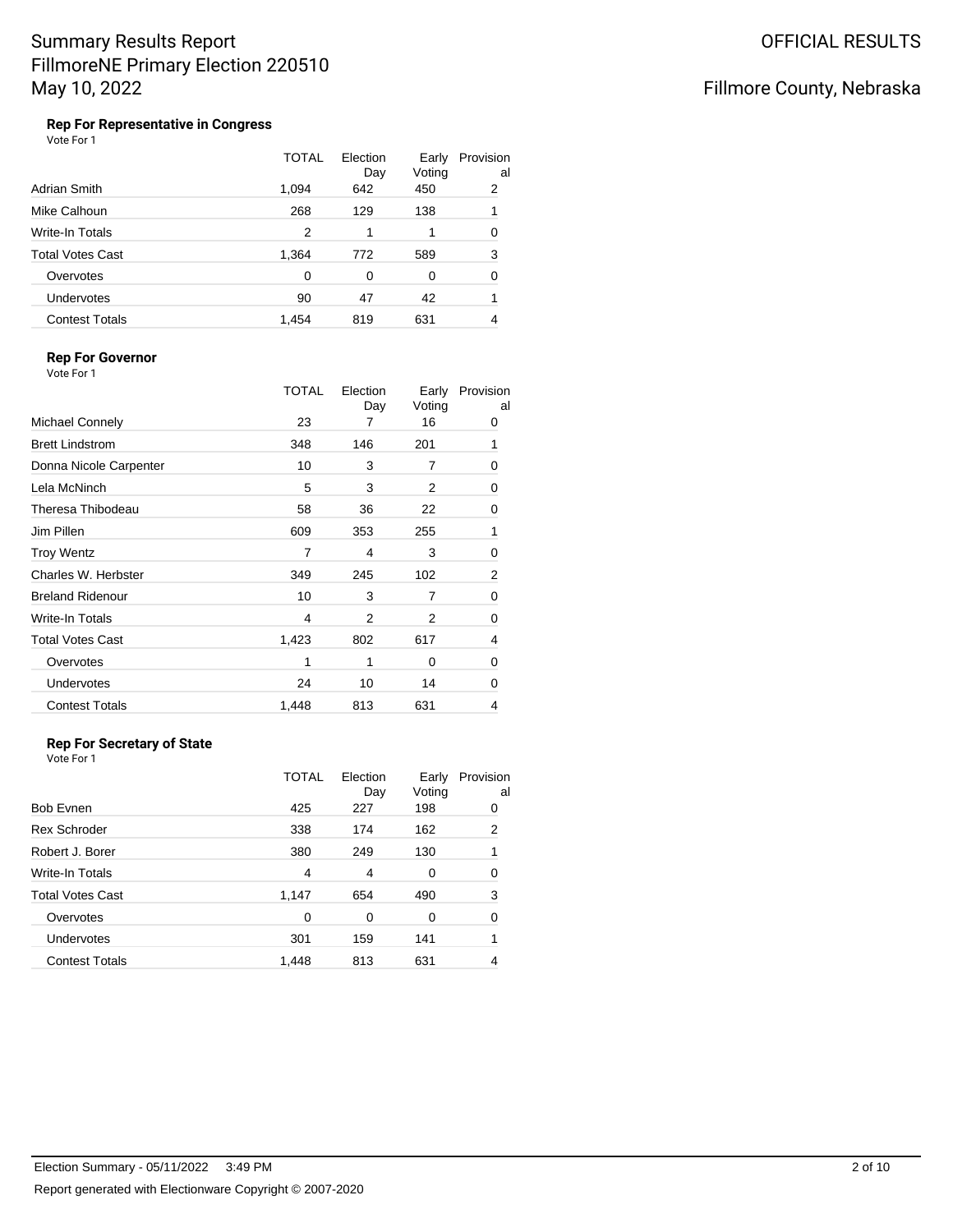### Fillmore County, Nebraska

### **Rep For State Treasurer**

Vote For 1

|                         | TOTAL | Election<br>Day | Early<br>Voting | Provision<br>al |
|-------------------------|-------|-----------------|-----------------|-----------------|
| John Murante            | 649   | 348             | 300             |                 |
| Paul Anderson           | 465   | 273             | 191             |                 |
| Write-In Totals         | 4     | 3               |                 | 0               |
| <b>Total Votes Cast</b> | 1,118 | 624             | 492             | $\overline{2}$  |
| Overvotes               | 0     | 0               | 0               | 0               |
| Undervotes              | 330   | 189             | 139             | 2               |
| <b>Contest Totals</b>   | 1.448 | 813             | 631             | 4               |

#### **Rep For Attorney General** Vote For 1

|                       | <b>TOTAL</b> | Election<br>Day | Early<br>Voting | Provision<br>al |
|-----------------------|--------------|-----------------|-----------------|-----------------|
| Jennifer Hicks        | 378          | 207             | 169             | 2               |
| Mike Hilgers          | 783          | 437             | 346             | 0               |
| Write-In Totals       | 2            | 2               | 0               | 0               |
| Total Votes Cast      | 1,163        | 646             | 515             | 2               |
| Overvotes             | 1            | 0               |                 | 0               |
| <b>Undervotes</b>     | 284          | 167             | 115             | 2               |
| <b>Contest Totals</b> | 1,448        | 813             | 631             | 4               |
|                       |              |                 |                 |                 |

#### **Rep For Auditor of Public Accounts**

Vote For 1

|                         | TOTAL | Election<br>Day | Early<br>Voting | Provision<br>al |
|-------------------------|-------|-----------------|-----------------|-----------------|
| Mike Foley              | 938   | 550             | 387             |                 |
| Larry Anderson          | 289   | 128             | 160             |                 |
| Write-In Totals         | 2     |                 |                 | 0               |
| <b>Total Votes Cast</b> | 1,229 | 679             | 548             | 2               |
| Overvotes               | 0     | 0               | 0               | 0               |
| <b>Undervotes</b>       | 219   | 134             | 83              | 2               |
| <b>Contest Totals</b>   | 1,448 | 813             | 631             | 4               |

#### **Rep Public Service Commissioner** Vote For 1

|                         | <b>TOTAL</b> | Election<br>Day | Early<br>Voting | Provision<br>al |
|-------------------------|--------------|-----------------|-----------------|-----------------|
| Rod Johnson             | 637          | 322             | 314             |                 |
| Eric Kamler             | 734          | 445             | 286             | 3               |
| Write-In Totals         | 4            | 3               |                 | 0               |
| <b>Total Votes Cast</b> | 1,375        | 770             | 601             | 4               |
| Overvotes               | 0            | 0               | 0               | 0               |
| <b>Undervotes</b>       | 73           | 43              | 30              | 0               |
| <b>Contest Totals</b>   | 1,448        | 813             | 631             | 4               |
|                         |              |                 |                 |                 |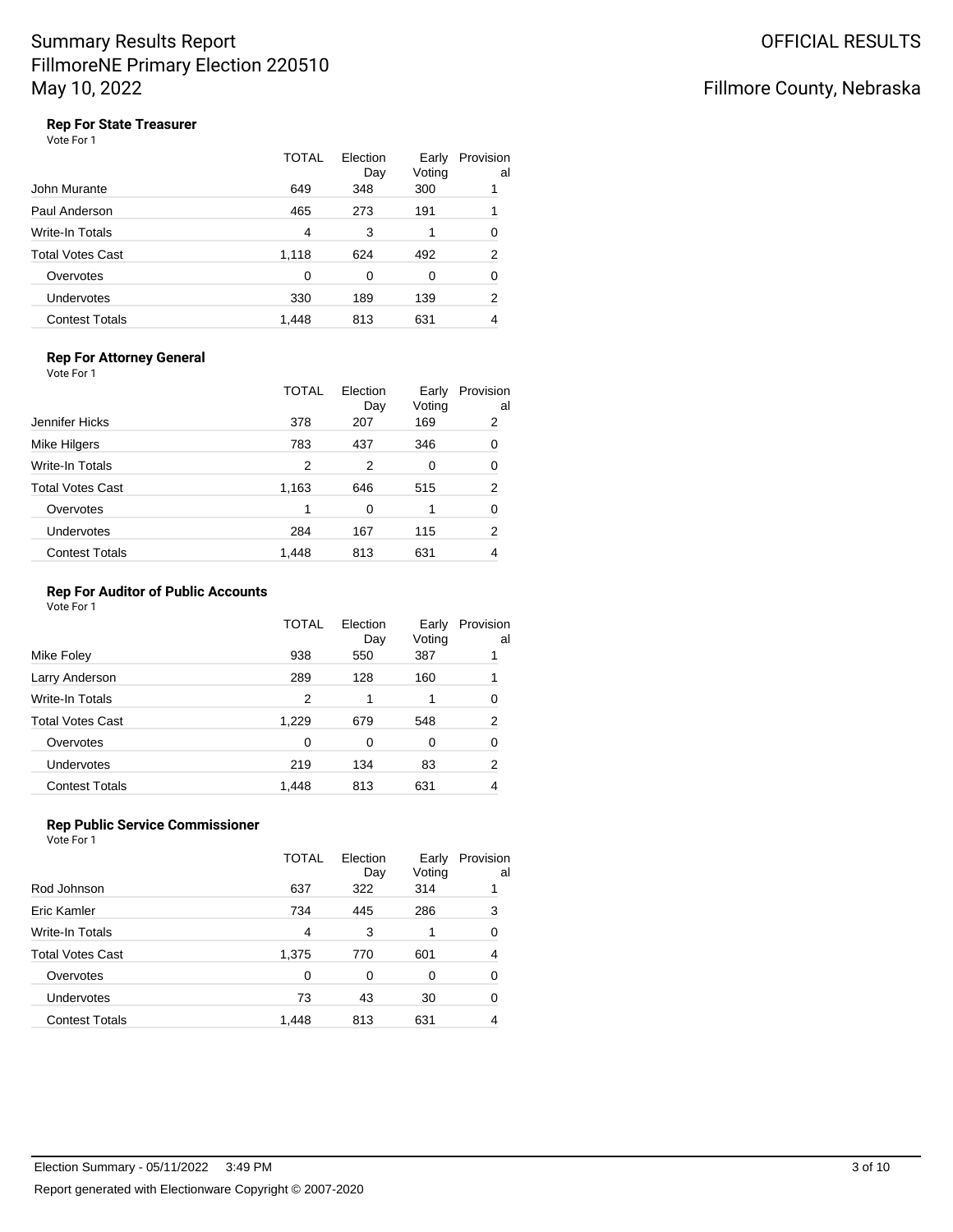### Fillmore County, Nebraska

### **Rep County Sheriff**

| Vote For 1 |  |
|------------|--|
|------------|--|

|                       | TOTAL | Election<br>Day | Early<br>Voting | Provision<br>al |
|-----------------------|-------|-----------------|-----------------|-----------------|
| Steven A. Julich      | 147   | 97              | 50              | 0               |
| Steve Roemmich        | 1,264 | 691             | 569             | 4               |
| Write-In Totals       | 10    | 9               |                 | 0               |
| Total Votes Cast      | 1,421 | 797             | 620             | 4               |
| Overvotes             | 0     | 0               | 0               | 0               |
| Undervotes            | 27    | 16              | 11              | 0               |
| <b>Contest Totals</b> | 1.448 | 813             | 631             | 4               |

#### **Dem For Representative in Congress Dem** Vote For 1

|                         | <b>TOTAL</b> | Election<br>Day | Early<br>Voting | Provision<br>al |
|-------------------------|--------------|-----------------|-----------------|-----------------|
| David J. Else           | 123          | 53              | 70              | 0               |
| Daniel M. Wik           | 110          | 41              | 68              |                 |
| <b>Write-In Totals</b>  | 3            | 1               | 2               | ∩               |
| <b>Total Votes Cast</b> | 236          | 95              | 140             |                 |
| Overvotes               |              | 1               | 0               |                 |
| <b>Undervotes</b>       | 72           | 26              | 46              |                 |
| <b>Contest Totals</b>   | 309          | 122             | 186             |                 |

#### **Dem For Governor**

Vote For 1

|                         | <b>TOTAL</b> | Election<br>Day | Early<br>Voting | Provision<br>al |
|-------------------------|--------------|-----------------|-----------------|-----------------|
| Carol Blood             | 220          | 73              | 146             |                 |
| Roy A. Harris           | 60           | 36              | 24              | 0               |
| <b>Write-In Totals</b>  | 4            | 2               | 2               | 0               |
| <b>Total Votes Cast</b> | 284          | 111             | 172             |                 |
| Overvotes               | 2            | 2               | 0               | 0               |
| Undervotes              | 23           | 9               | 14              | 0               |
| <b>Contest Totals</b>   | 309          | 122             | 186             |                 |

#### **Dem For Secretary of State** Vote For 1

|                         | TOTAL | Election<br>Day | Early<br>Voting | Provision<br>al |
|-------------------------|-------|-----------------|-----------------|-----------------|
| <b>Write-In Totals</b>  | 9     | 5               | 4               |                 |
| <b>Total Votes Cast</b> | 9     | 5               | 4               |                 |
| Overvotes               | 0     | 0               | 0               |                 |
| Undervotes              | 300   | 117             | 182             |                 |
| <b>Contest Totals</b>   | 309   | 122             | 186             |                 |
|                         |       |                 |                 |                 |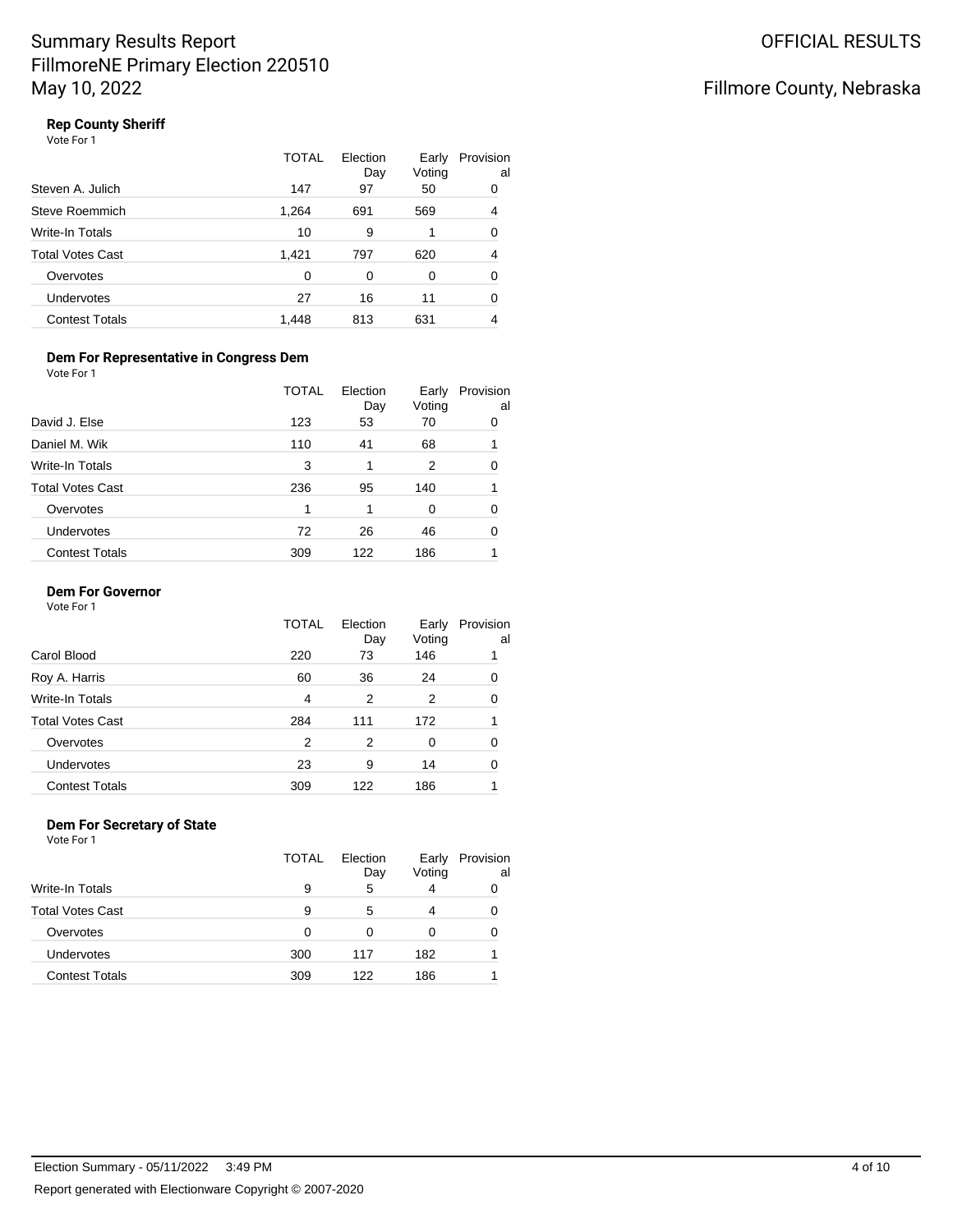### Fillmore County, Nebraska

### **Dem For State Treasurer**

| Vote For 1 |  |  |
|------------|--|--|
|------------|--|--|

|                         | <b>TOTAL</b> | Election<br>Day | Early<br>Voting | Provision<br>al |
|-------------------------|--------------|-----------------|-----------------|-----------------|
| Write-In Totals         | 3            | 2               |                 |                 |
| <b>Total Votes Cast</b> | 3            | っ               |                 |                 |
| Overvotes               | 0            | 0               | O               | 0               |
| Undervotes              | 306          | 120             | 185             |                 |
| <b>Contest Totals</b>   | 309          | 122             | 186             |                 |

#### **Dem For Attorney General**

Vote For 1

|                         | TOTAL | Election<br>Day | Early<br>Voting | Provision<br>al |
|-------------------------|-------|-----------------|-----------------|-----------------|
| <b>Write-In Totals</b>  | 6     | 3               |                 |                 |
| <b>Total Votes Cast</b> | 6     | 3               | 3               |                 |
| Overvotes               | 0     |                 |                 |                 |
| Undervotes              | 303   | 119             | 183             |                 |
| <b>Contest Totals</b>   | 309   | 122             | 186             |                 |

### **Dem For Auditor of Public Accounts**

Vote For 1

|                       | TOTAL | Election<br>Day | Early<br>Voting | Provision<br>al |
|-----------------------|-------|-----------------|-----------------|-----------------|
| Write-In Totals       | 6     | 2               | 4               | 0               |
| Total Votes Cast      | 6     | 2               | 4               | 0               |
| Overvotes             | 0     | 0               | 0               | 0               |
| Undervotes            | 303   | 120             | 182             |                 |
| <b>Contest Totals</b> | 309   | 122             | 186             |                 |

### **Dem Public Service Commissioner**

Vote For 1

|                         | TOTAL | Election<br>Day | Early<br>Voting | Provision<br>al |
|-------------------------|-------|-----------------|-----------------|-----------------|
| <b>Write-In Totals</b>  | 9     | 4               | 5               |                 |
| <b>Total Votes Cast</b> | 9     | 4               | 5               |                 |
| Overvotes               | 0     | 0               | 0               |                 |
| Undervotes              | 300   | 118             | 181             |                 |
| <b>Contest Totals</b>   | 309   | 122             | 186             |                 |

#### **Lib For Representative in Congress**

|                         | <b>TOTAL</b> | Election<br>Day | Early<br>Voting | Provision<br>al |
|-------------------------|--------------|-----------------|-----------------|-----------------|
| Write-In Totals         |              |                 |                 |                 |
| <b>Total Votes Cast</b> |              |                 |                 |                 |
| Overvotes               |              |                 |                 |                 |
| Undervotes              | 8            | 5               |                 |                 |
| <b>Contest Totals</b>   |              | 5               |                 |                 |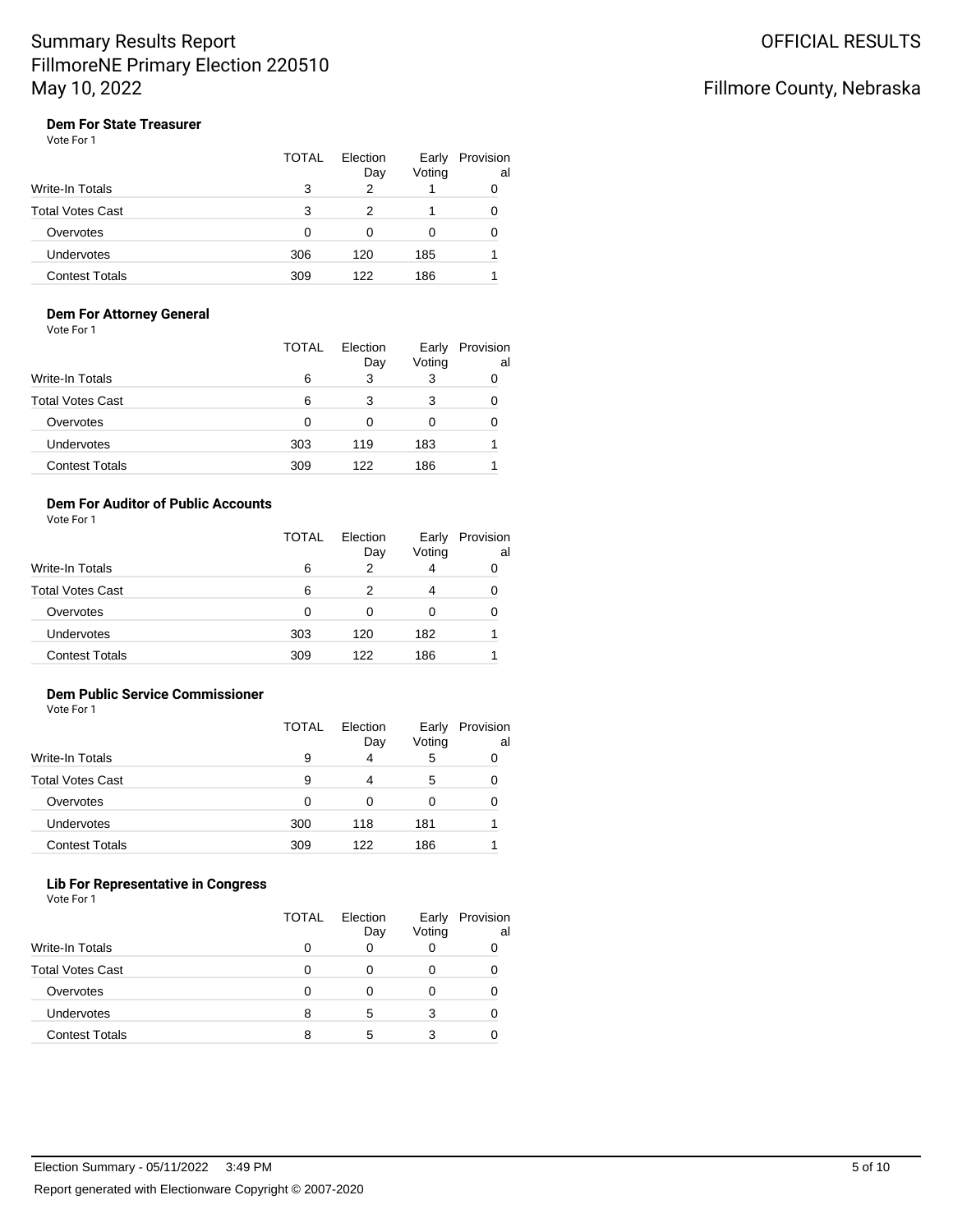### Fillmore County, Nebraska

#### **Lib For Governor** Vote For 1

|                         | <b>TOTAL</b> | Election<br>Day | Early<br>Voting | Provision<br>al |
|-------------------------|--------------|-----------------|-----------------|-----------------|
| Scott Zimmerman         | 5            | 3               | 2               |                 |
| Write-In Totals         |              |                 | 0               |                 |
| <b>Total Votes Cast</b> | 6            |                 | 2               |                 |
| Overvotes               |              |                 |                 |                 |
| Undervotes              | 2            |                 |                 |                 |
| <b>Contest Totals</b>   |              | 5               |                 |                 |

### **Lib For Secretary of State**

Vote For 1

|                         | TOTAL | Election<br>Day | Early<br>Voting | Provision<br>al |
|-------------------------|-------|-----------------|-----------------|-----------------|
| <b>Write-In Totals</b>  |       | 0               | 0               |                 |
| <b>Total Votes Cast</b> |       |                 | Ω               |                 |
| Overvotes               |       |                 | Ω               |                 |
| <b>Undervotes</b>       | 8     | 5               | 3               |                 |
| <b>Contest Totals</b>   | 8     | 5               |                 |                 |

#### **Lib For State Treasurer**

Vote For 1

|                         | TOTAL | Election<br>Day | Early<br>Voting | Provision<br>al |
|-------------------------|-------|-----------------|-----------------|-----------------|
| Katrina Tomsen          | 5     | 3               | 2               |                 |
| Write-In Totals         | O     |                 | O               |                 |
| <b>Total Votes Cast</b> | 5     | 3               | 2               |                 |
| Overvotes               |       |                 | O               |                 |
| <b>Undervotes</b>       | 3     |                 |                 |                 |
| <b>Contest Totals</b>   |       | 5               | 3               |                 |

### **Lib For Attorney General**

Vote For 1

|                         | TOTAL | Election<br>Day | Early<br>Voting | Provision<br>al |
|-------------------------|-------|-----------------|-----------------|-----------------|
| <b>Write-In Totals</b>  | O     |                 |                 |                 |
| <b>Total Votes Cast</b> | O     | Ω               |                 |                 |
| Overvotes               | O     |                 |                 |                 |
| Undervotes              | 8     | 5               | 3               |                 |
| <b>Contest Totals</b>   | 8     | 5               | 3               |                 |

### **Lib For Auditor of Public Accounts**

| Vote For 1 |  |  |
|------------|--|--|
|------------|--|--|

|                         | TOTAL | Election<br>Day | Early<br>Voting | Provision<br>al |
|-------------------------|-------|-----------------|-----------------|-----------------|
| Gene Siadek             | 5     | 3               | 2               |                 |
| Write-In Totals         | ∩     | O               | 0               |                 |
| <b>Total Votes Cast</b> | 5     | 3               | 2               |                 |
| Overvotes               | O     | ∩               | 0               |                 |
| <b>Undervotes</b>       | 3     | 2               |                 |                 |
| <b>Contest Totals</b>   |       | 5               | 3               |                 |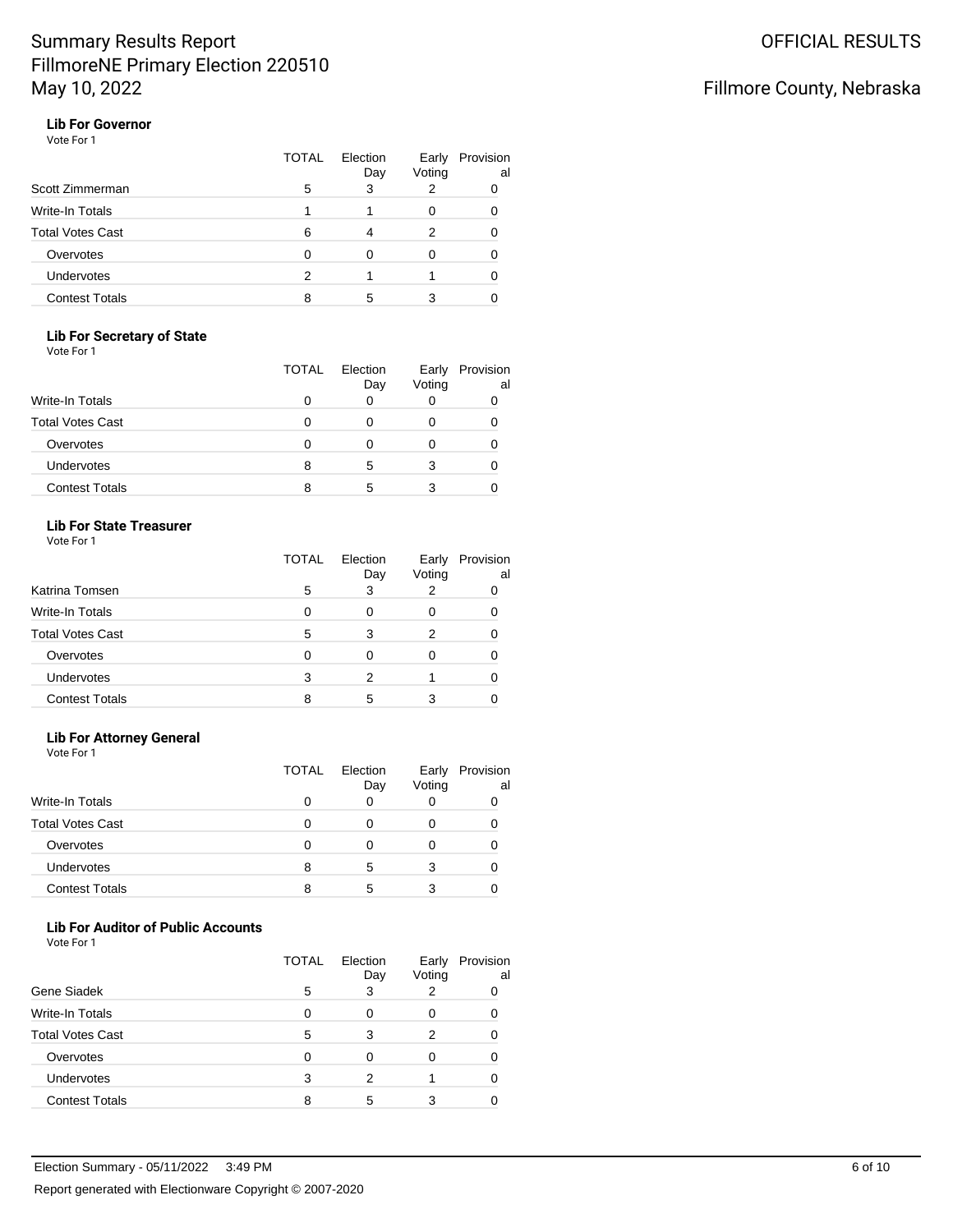### Fillmore County, Nebraska

**Lib Public Service Commissioner** Vote For 1

|                         | TOTAL | Election<br>Day | Early<br>Voting | Provision<br>al |
|-------------------------|-------|-----------------|-----------------|-----------------|
| <b>Write-In Totals</b>  |       |                 |                 |                 |
| <b>Total Votes Cast</b> |       |                 |                 |                 |
| Overvotes               |       |                 |                 |                 |
| Undervotes              |       | 5               | 3               |                 |
| <b>Contest Totals</b>   |       | 5               |                 |                 |

### **Lmn For Representative in Congress**

Vote For 1

|                         | TOTAL | Election<br>Day | Early<br>Voting | Provision<br>al |
|-------------------------|-------|-----------------|-----------------|-----------------|
| Mark Elworth Jr.        |       |                 |                 |                 |
| Write-In Totals         | ი     |                 | 0               |                 |
| <b>Total Votes Cast</b> |       |                 | Ω               |                 |
| Overvotes               |       |                 | 0               |                 |
| <b>Undervotes</b>       |       |                 | 0               |                 |
| <b>Contest Totals</b>   |       |                 |                 |                 |

#### **Lmn For Governor**

Vote For 1

|                         | TOTAL | Election<br>Day | Early<br>Voting | Provision<br>al |
|-------------------------|-------|-----------------|-----------------|-----------------|
| Write-In Totals         |       |                 | 0               |                 |
| <b>Total Votes Cast</b> |       |                 | O               |                 |
| Overvotes               |       |                 | O               |                 |
| Undervotes              |       |                 | O               |                 |
| <b>Contest Totals</b>   |       |                 | U               |                 |

#### **Lmn For Secretary of State** Vote For 1

|                         | <b>TOTAL</b> | Election<br>Day | Early<br>Voting | Provision<br>al |
|-------------------------|--------------|-----------------|-----------------|-----------------|
| <b>Write-In Totals</b>  |              |                 | 0               |                 |
| <b>Total Votes Cast</b> |              |                 | 0               |                 |
| Overvotes               |              |                 | O               |                 |
| Undervotes              |              |                 | O               |                 |
| <b>Contest Totals</b>   |              |                 |                 |                 |

#### **Lmn For State Treasurer**

|                         | <b>TOTAL</b> | Election<br>Day | Early<br>Voting | Provision<br>al |
|-------------------------|--------------|-----------------|-----------------|-----------------|
| Write-In Totals         |              |                 |                 |                 |
| <b>Total Votes Cast</b> |              |                 |                 |                 |
| Overvotes               |              |                 |                 |                 |
| Undervotes              |              | n               |                 |                 |
| <b>Contest Totals</b>   |              |                 |                 |                 |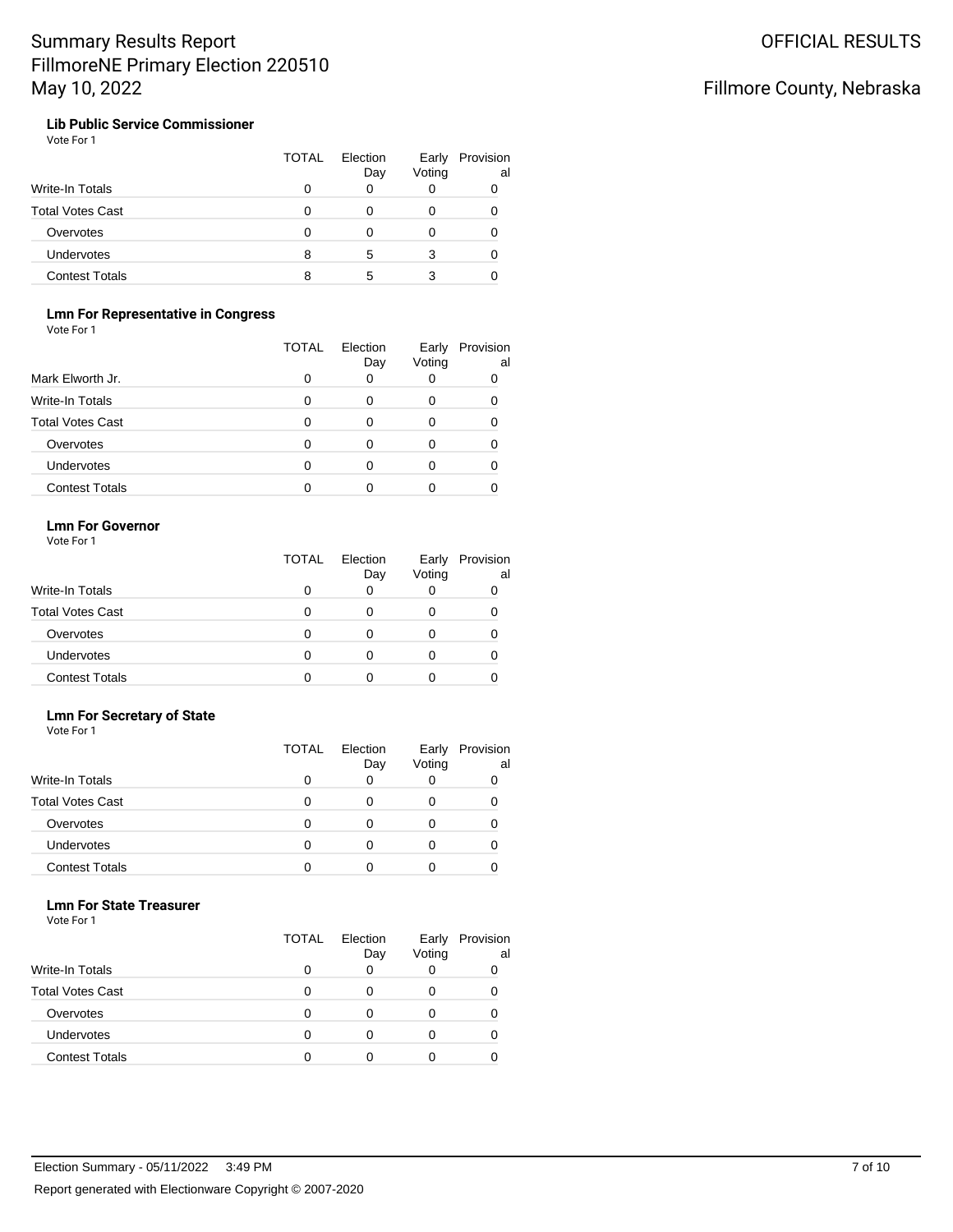### Fillmore County, Nebraska

### **Lmn For Attorney General**

|                       | <b>TOTAL</b> | Election<br>Day | Early<br>Voting | Provision<br>al |
|-----------------------|--------------|-----------------|-----------------|-----------------|
| Larry Bolinger        |              |                 |                 |                 |
| Write-In Totals       |              |                 | 0               |                 |
| Total Votes Cast      | O            |                 |                 |                 |
| Overvotes             |              |                 |                 |                 |
| <b>Undervotes</b>     |              |                 |                 |                 |
| <b>Contest Totals</b> |              |                 |                 |                 |

### **Lmn For Auditor of Public Accounts**

Vote For 1

|                         | TOTAL        | Election<br>Day | Early<br>Voting | Provision<br>al |
|-------------------------|--------------|-----------------|-----------------|-----------------|
| L. Leroy Lopez          | 0            | 0               |                 |                 |
| Write-In Totals         | <sup>0</sup> | ∩               |                 |                 |
| <b>Total Votes Cast</b> |              | Ω               |                 |                 |
| Overvotes               | 0            | Ω               |                 |                 |
| Undervotes              |              |                 |                 |                 |
| <b>Contest Totals</b>   |              |                 |                 |                 |

### **Lmn Public Service Commissioner**

Vote For 1

|                         | <b>TOTAL</b> | Election<br>Day | Early<br>Voting | Provision<br>al |
|-------------------------|--------------|-----------------|-----------------|-----------------|
| <b>Write-In Totals</b>  |              |                 |                 |                 |
| <b>Total Votes Cast</b> |              |                 |                 |                 |
| Overvotes               |              |                 |                 |                 |
| <b>Undervotes</b>       |              |                 |                 |                 |
| <b>Contest Totals</b>   |              |                 |                 |                 |

### **Legislature Dist 32**

|                       | <b>TOTAL</b> | Election<br>Day | Early<br>Voting | Provision<br>al |
|-----------------------|--------------|-----------------|-----------------|-----------------|
| Tom Brandt            | 1,557        | 822             | 731             | 4               |
| Write-In Totals       | 8            | 6               | 2               | 0               |
| Total Votes Cast      | 1,565        | 828             | 733             | 4               |
| Overvotes             | 1            | 0               |                 | 0               |
| Undervotes            | 296          | 161             | 133             | 2               |
| <b>Contest Totals</b> | 1,862        | 989             | 867             | 6               |
|                       |              |                 |                 |                 |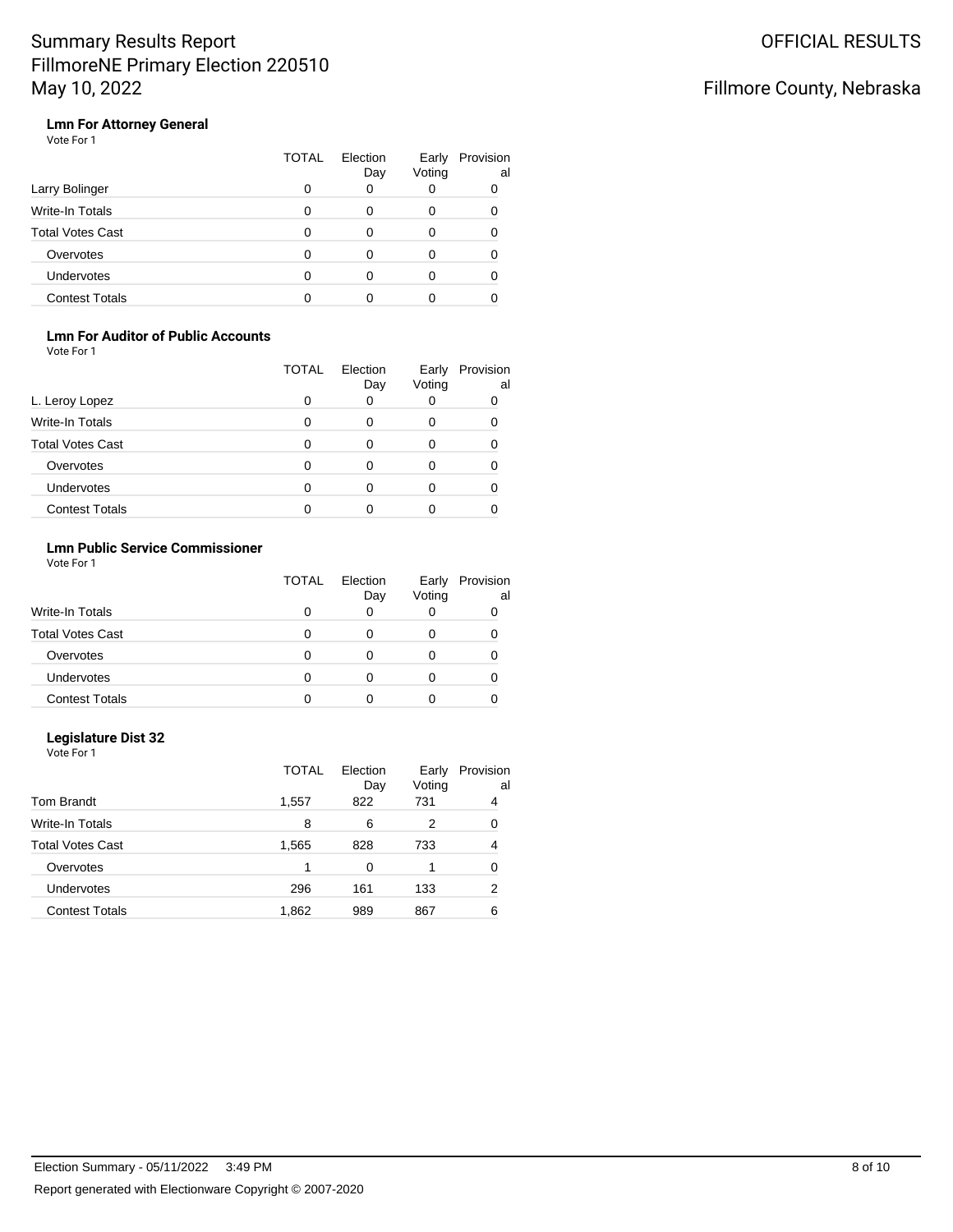### Fillmore County, Nebraska

**State Board of Education Dist 5** Vote For 1

|                         | TOTAL | Election<br>Day | Early<br>Voting | Provision<br>al |
|-------------------------|-------|-----------------|-----------------|-----------------|
| <b>Kirk Penner</b>      | 963   | 543             | 416             | 4               |
| <b>Helen Raikes</b>     | 559   | 261             | 297             | 1               |
| <b>Write-In Totals</b>  | 2     | 0               | 2               | 0               |
| <b>Total Votes Cast</b> | 1,524 | 804             | 715             | 5               |
| Overvotes               | 0     | 0               | 0               | 0               |
| Undervotes              | 338   | 185             | 152             |                 |
| <b>Contest Totals</b>   | 1.862 | 989             | 867             | 6               |

#### **University of NE Board of Regents Dist 6**

| Vote For 1              |              |                 |                 |                 |
|-------------------------|--------------|-----------------|-----------------|-----------------|
|                         | <b>TOTAL</b> | Election<br>Day | Early<br>Voting | Provision<br>al |
| Paul R. Kenney          | 701          | 362             | 336             | 3               |
| Julie Hehnke            | 645          | 333             | 311             | 1               |
| Write-In Totals         | 4            | 3               |                 | 0               |
| <b>Total Votes Cast</b> | 1,350        | 698             | 648             | 4               |
| Overvotes               | 1            | 0               |                 | 0               |
| Undervotes              | 511          | 291             | 218             | 2               |
| <b>Contest Totals</b>   | 1,862        | 989             | 867             | 6               |

### **Upper Big Blue NRD Subdist 7**

Vote For 1

|                         | TOTAL | Election<br>Day | Early<br>Voting | Provision<br>al |
|-------------------------|-------|-----------------|-----------------|-----------------|
| Ronda L. Rich           | 537   | 249             | 286             | 2               |
| Wayne A. Nestor         | 286   | 152             | 132             | 2               |
| Anthony J. Bohaty       | 370   | 219             | 150             |                 |
| Write-In Totals         | 5     | 3               | 2               | 0               |
| <b>Total Votes Cast</b> | 1,198 | 623             | 570             | 5               |
| Overvotes               | 0     | 0               | 0               | 0               |
| <b>Undervotes</b>       | 383   | 211             | 171             |                 |
| <b>Contest Totals</b>   | 1,581 | 834             | 741             | 6               |
|                         |       |                 |                 |                 |

#### **Upper Big Blue NRD At Large**

|                         | <b>TOTAL</b> | Election<br>Day | Early<br>Voting | Provision<br>al |
|-------------------------|--------------|-----------------|-----------------|-----------------|
| Becky Roesler           | 401          | 207             | 193             |                 |
| Eugene R. Ulmer         | 356          | 193             | 162             |                 |
| Jacob Ericksen          | 167          | 100             | 66              |                 |
| Curtis Farrall          | 92           | 46              | 46              | 0               |
| Teresa Otte             | 293          | 145             | 146             | 2               |
| Write-In Totals         | 1            | 1               | 0               | 0               |
| <b>Total Votes Cast</b> | 1,310        | 692             | 613             | 5               |
| Overvotes               | 2            | 0               | 2               | 0               |
| <b>Undervotes</b>       | 269          | 142             | 126             |                 |
| <b>Contest Totals</b>   | 1,581        | 834             | 741             | 6               |
|                         |              |                 |                 |                 |